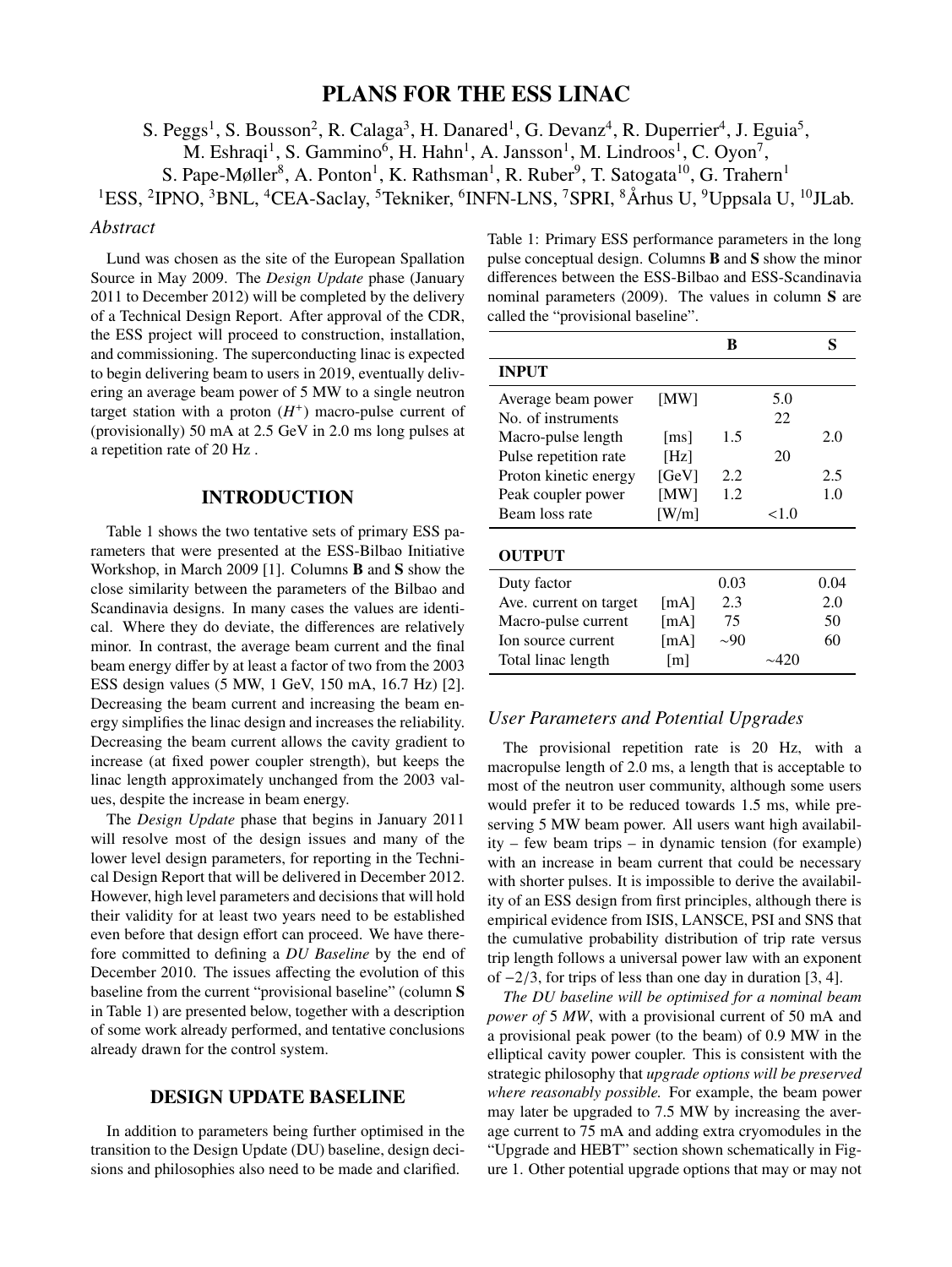

Figure 1: Provisional block layout of the ESS Linac (not to scale).

be "reasonably possible" include 1.3 ms long macropulses, a second target station, a 40 Hz repetition rate, and *H*<sup>−</sup> beams.

### *Transition Energies and Beamline Components*

Figure 1 and Table 2 show the provisional block layout of the linac, its transition energies between RF structure technologies, and the count of major components such as RF tanks and cryomodules. The transition energies may be further optimised for the DU baseline lattice, including the energy of the frequency jump between spoke resonators and elliptical cavities [5]. A more accurate representation of the ESS layout – for example, its length and its component counts – requires the inclusion of a full complement of beam instrumentation, collimation, magnets, correction systems, et cetera.

#### *RF Frequencies*

Two frequencies will be used in the normal and superconducting RF structures, 352.21 MHz and 704.42 MHz, the same frequencies that were selected for the CERN Linac4 and SPL [6]. According to the *ESS Frequency Advisory Board* report (2010) [7]:

"... the FAB agrees with the Project that a lower frequency (600-800 MHz) produces a better optimised and a lower risk solution to meet the design goals. The baseline 704 MHz design is

Table 2: Provisional block layout of RF structures, including the count of DTL tanks and superconducting cryomodules, after optimisation for operation with a beam power of 5 MW and a macropulse current of 50 mA.

| <b>Structure</b> | <b>Energy</b><br>[MeV] | Freq.<br>[MHz] | Count | Length<br>[m] |
|------------------|------------------------|----------------|-------|---------------|
| Source           | 0.075                  |                |       | 2.5           |
| <b>LEBT</b>      | 0.075                  |                |       | 1.6           |
| <b>RFQ</b>       | 33                     | 352.21         | 1     | 4.0           |
| <b>MEBT</b>      | 3                      |                |       | 2.5           |
| DTL              | 50                     | 352.21         | 3     | 19.0          |
| <b>Spokes</b>    | 200                    | 352.21         | 16    | 52.0          |
| Elliptical 1     | 500                    | 704.42         | 9     | 57.0          |
| Elliptical 2     | 2500                   | 704.42         | 14    | 215.0         |

shorter, larger aperture (beneficial in regards to beam loss), and lower impedance"

"... the FAB finds little difference for any frequency in the range of 600-800 MHz. In our opinion the exact frequency choice should be based on the projects collaborative strategy."

# *Prototype Cryomodules*

Circular superconducting accelerators have very few warm-to-cold transitions, usually connecting one magnet to the next with cold "spool pieces". In contrast, every cryomodule in the Spallation Neutron Source (SNS) linac is completely cryogenically "segmented" from its neighbor. Some superconducting linacs – those that are constrained in real estate length, such as the XFEL and the ILC – are designed with very little segmentation.

At ESS the two major technical drivers that will influence the level of cryogenic segmentation are the need to minimise the total site power through efficient energy engineering [8] and the need for high reliability (minimising the down time due to failed components). A preliminary study suggests that a fully-segmented linac would have 1.6 to 1.7 times the cryogenic power load of a fully non-segmented linac [9]. Other less crucial technical issues include the minimisation of linac length, the risk of accidental contamination, and the desirability of de-coupling the development and integration of magnets and beam instrumentation from SRF development.

The construction and testing of prototype elliptical cavity cryomodules is a crucial part of the Design Update phase, in an effort that will extend beyond the end of 2012. In all scenarios these prototypes will be designed to have static and dynamic heat loads that are as low as reasonably achievable. In some scenarios the prototype cryomodules could differ significantly from the production cryomodules, leaving open until later the decision on the level of cryogenic segmentation.

Also under consideration is the desirability of making ESS cryomodules "plug-compatible", consistent with the ILC philosophy, in order to make design integration easier across the collaboration. For example, this would make it easier to include cavities from different sources in the prototype cryomodules, and it would reduce the set of standard beam (and other) instrumentation, and magnets, that need to be developed [10]. It would also simplify the incorporation of cavities from multiple vendors in the production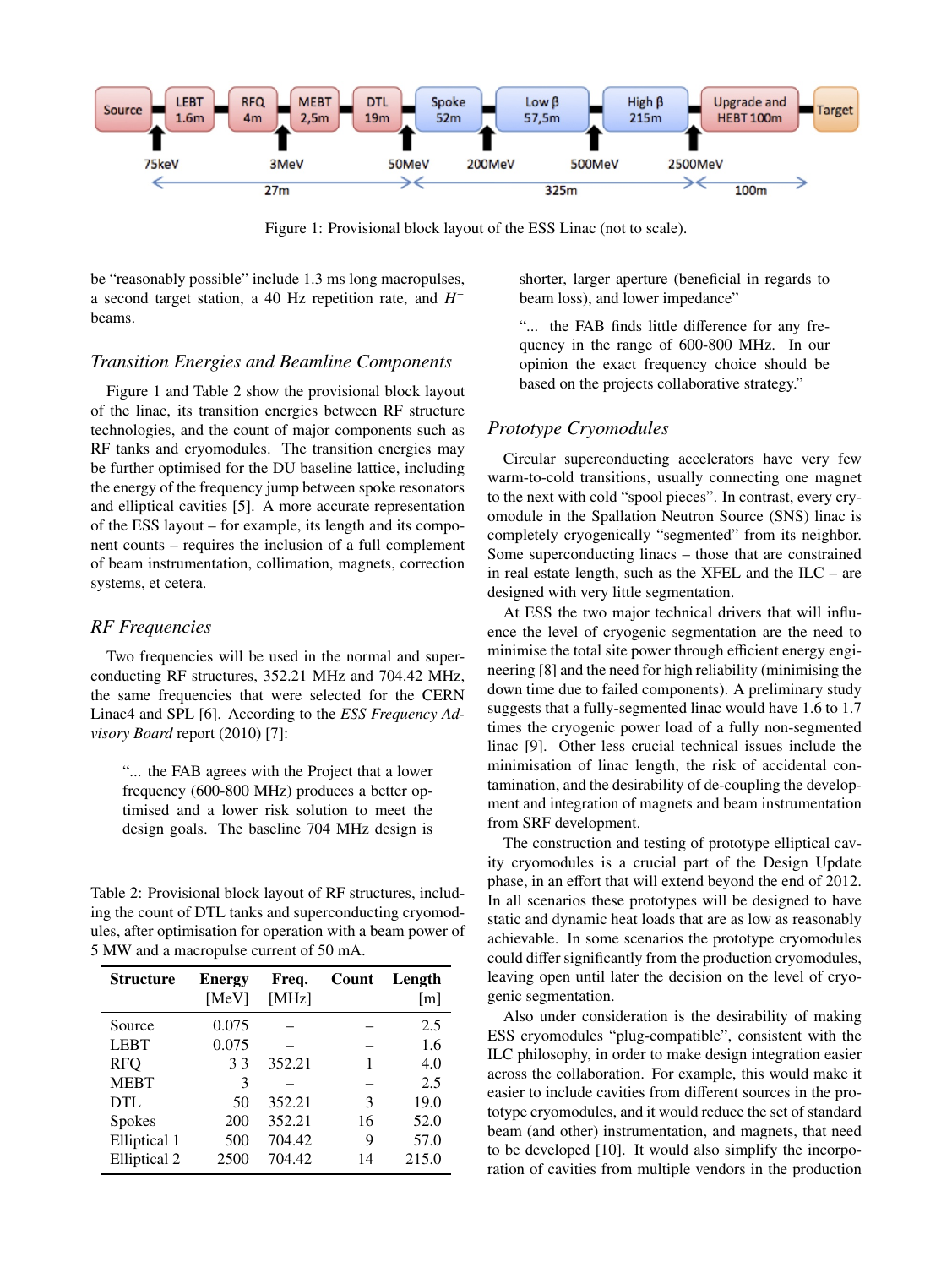line cryomodules.

Standard shipping containers have an inside length of approximately 12.03 m [11]. Insisting that elliptical cryomodules are shorter than this could limit them to 6 cavities, although 8 may still be possible. This, too, is a consideration in arriving at a DU baseline configuration.

# *RF System Parameters*

Table 3 shows the provisional parameters for the RF structures. The three geometric betas (for the spoke resonators, low-energy, and high-energy elliptical cavities) depend strongly on the baseline macropulse current, but depend only weakly on sub-scenarios that leave module transition energies unchanged. The values shown correspond to operation with a 50 mA beam, consistent with the philosophy of optimising for the nominal beam power of 5.0 MW. Error bars of  $\pm 0.01$  indicate the small size of changes that may occur in the move to the DU baseline. Spoke resonator

Table 3: Provisional RF system parameters, optimised for the 50 mA nominal macropulse current. Voltages and gradients are the maximum operational values per cavity, with little or no headroom.

| <b>Structure</b> | <b>Geometric</b><br>beta<br>$\beta_G$ | <b>Maximum</b><br>voltage<br>[MV] | <b>Maximum</b><br>gradient<br>[MV/m] |
|------------------|---------------------------------------|-----------------------------------|--------------------------------------|
| <b>Spokes</b>    | $0.54 \pm 0.01$                       | 5.6                               | 8.0                                  |
| Elliptical 1     | $0.67 \pm 0.01$                       | 10.1                              | 14.1                                 |
| Elliptical 2     | $0.83 \pm 0.01$                       | 18.5                              | 211                                  |

and elliptical cavity designs will be optimised within the design update collaboration, after their geometric betas has been determined. It is not impossible that the production of low-energy elliptical cavities could be eliminated, proceeding with a single geometric beta of (say)  $0.83 \pm 0.01$ , if the advantages of a more relaxed schedule and reduced costs outweigh the potential disadvantages of inefficient Higher Order Mode suppression.

The provisional maximum operating voltages and gradients shown in Table 3 are somewhat relaxed, since linac performance is mainly constrained by power coupler throughput, rather than by voltage or gradient. However, these values do not include any headroom, which must be included not only to ensure robust routine operations, but also to ensure that the cavity-to-cavity fluctuations are minimised, maximising the longitudinal acceptance and decreasing transverse beam losses. Detailed modeling and simulation studies are required before headroom specifications will be possible for spoke and elliptical cavity production lines, and for operations.

# LINAC STRUCTURES

# *Source, LEBT, RFQ, MEBT and DTL*

The Electron Cyclotron Resonance proton source will deliver macropulses up to 2 ms in length with currents of up to 90 mA. Pulse repetition frequencies as high as 40 Hz may be viable, permitting interleaved delivery to two target stations at 20 Hz.

The Low Energy Beam Transport uses two magnetic solenoids to match the beam coming from the source into the Radio Frequency Quadrupole. Dipole steerers in the LEBT adjust the beam position and angle at injection into the RFQ, and beam diagnostics monitor performance.

The RFQ – the first structure to shape the bunches – has a significant effect on the quality of the beam throughout the rest of the machine. Special care must be taken in its design, to simultaneously maintain transverse and longitudinal emittances while also maximising the transmission efficiency. Any beam losses will reduce the output beam intensity, and can cause microscopic deformations of the vanes to initiate sparking. A low Kilpatrick ratio of 1.8 preserves the ability to adjust the pulse length and the repetition rate, and minimises power consumption.

The Medium Energy Beam Transport uses four quadrupoles and two bunching cavities to match the beam in all three dimensions into the Drift Tube Linac, in the shortest possible length. Neutron production is not an issue at these low energies ( $\sim$  3 MeV), and so pre-collimation could easily be performed.

The DTL accelerates the proton beam in three tanks, each fed by a single klystron of (1.3, 2.5, 2.5) MW, respectively. Fixed post couplers installed before every (3, 2, 1) drift tubes in the (1st, 2nd, 3rd) tanks compensate for static manufacturing errors. Permanent or electromagnetic quads in an FFDD lattice perform transverse focusing.

# *Spoke Resonators and Elliptical Cavities*

One family of superconducting double-spoke resonators provides large longitudinal and transverse acceptances, thanks to the relatively low frequency of 352.21 MHz and their relatively large apertures. This helps to reduce beam losses and associated radio-activation. Superconducting spokes have relatively low power consumption, and have the advantage of enabling independent tuning, so that operations can continue if one – or more – cavities go off-line. Each of the 14 cryomodules contains a quadrupole doublet followed by three double-spokes cavities.

Two families of five cell superconducting elliptical cavities that are very similar to SPL cavities [12] will be used, except that SPL and ESS cavities have different geometric βs. ESS low-energy elliptical cryomodules contain four 5 cell cavities, while the high-energy cryomodules nominally contain eight 5 cell cavities. Each cavity is fed by a single power coupler that can deliver 1.0 MW of power, from which 0.9 MW is available for acceleration. An intercavity distance of about 400 mm eliminates crosstalk be-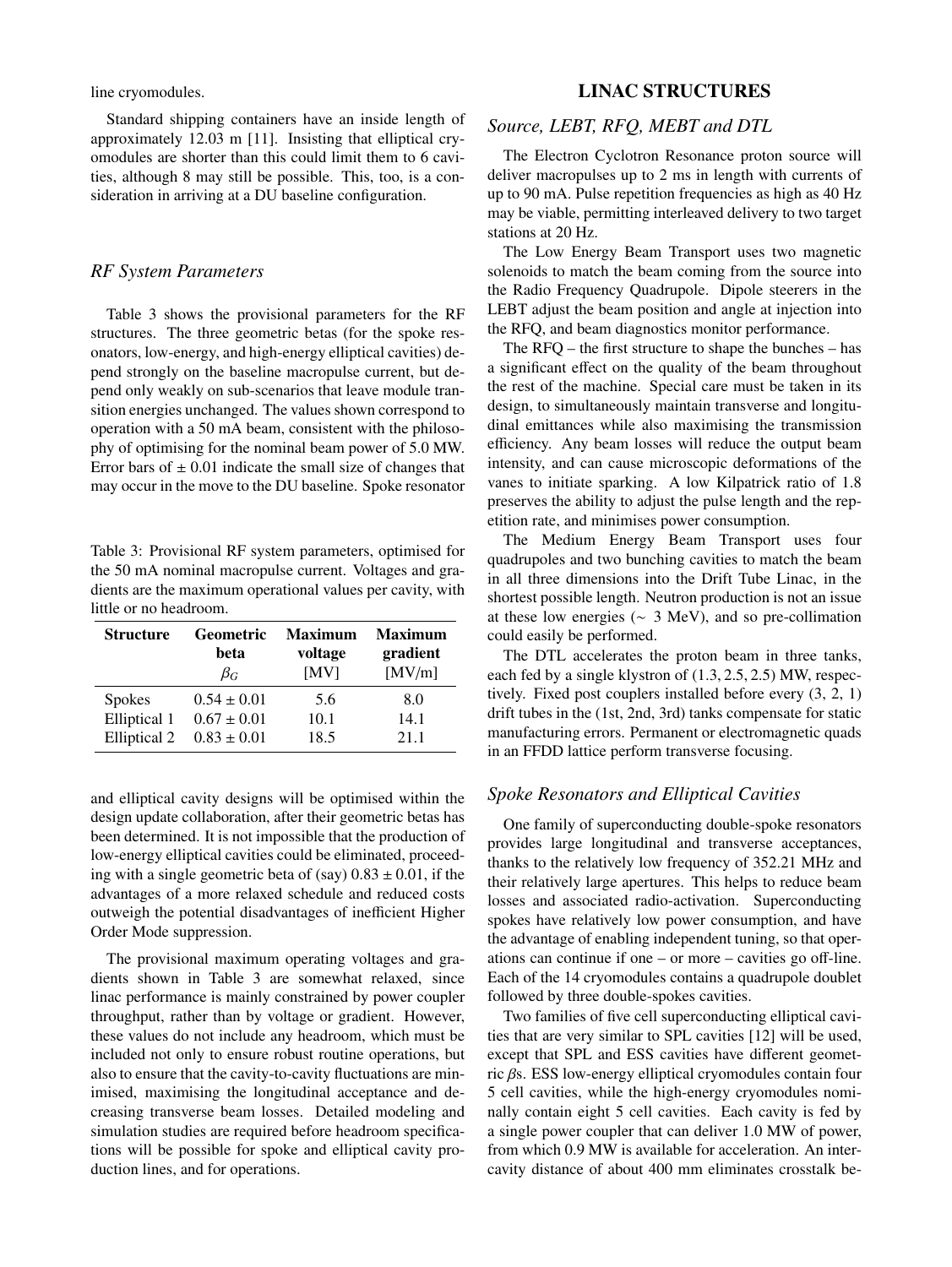tween cavities, and accommodates both the main power couplers and also HOM dampers. Transverse focusing in elliptical cryomodules is achieved by quadrupole doublets which may be warm (with segmented cryomodules) or cold (without segmentation). Superconducting quadrupole doublets could be installed either inside the same cryo-module or inside separate cryomodules.



Figure 2: Spoke resonator and elliptical cavity voltage (TOP) and phase (BOTTOM) optics settings for the simulation of a 50 mA beam under ideal conditions. (Phase is everywhere reported with  $f = 352.21$  MHz.)

### BEAM DYNAMICS

A preliminary set of end-to-end beam dynamics simulations has been performed for a 60 mA beam with a normalised RMS emittance of  $0.2 \mu m$ , using the Touraris and TraceWin multi-particle simulation codes [14], to check for aperture bottlenecks, emittance growth, and halo production.

### *Optics*

A transverse to longitudinal zero current phase advance ratio of 1.7 was chosen to give the best transverse confinement of the beam within the  $DTL$  apertures. The synchrotron phase at the entrance to the first tank is −30 deg, permitting a large longitudinal acceptance. The phase gradually increases to −20 deg in the middle of first tank for better acceleration. Figure 2 shows the idealised optics that were used for the spoke resonators and elliptical cavities, where adiabatic phase space shrinkage has reduced the required longitudinal acceptance. This permits the phase setting to increase from −20 deg to −15 deg in the spoke resonators. The RF bucket size is held constant across the frequency transition (in order to minimise damaging the beam distribution [5]) by initially doubling the phase to −30 deg before increasing it rapidly to −15 deg, and then smoothly increasing it to −13 deg towards the end of the linac.

### *Simulation results*

More than 95% of the beam is transmitted to 3 MeV through the LEDA RFQ that was simulated, with 18% transverse emittance growth, as recorded in Table 4. It is expected that the transmission of a more realistic ESS RFQ could be more than 99%, with negligible emittance growth. The halo that is generated even for a perfectly matched beam could be removed by a collimator integrated into the mebt. In the absence of errors there are no losses through the  $DTL$ , where the FFDD lattice is expected to be resilient to quadrupole misalignments [15]. Table 4 shows that the RMS emittances increase only modestly through the linac, so that the downstream apertures are relatively larger, justifying the reduction of transverse phase advance per period to (in general) 1.25 times the longitudinal phase advance per period. More than 99.9% of the particles are confined within 5 mm and the outermost particles do not exceed a radius of 10 mm, according to Figure 3. The RMS transverse beam size remains approximately constant at ∼ 3 mm, as shown in Figure 4.

Table 4: Simulated normalised RMS emittances at the injection point of each structure, for an injected beam of 60 mA beam passing through an idealised linac.

| <b>Structure</b> | $\epsilon_{r}$ | $\epsilon_{\rm v}$ | $\epsilon$ <sub>z</sub> [13] |
|------------------|----------------|--------------------|------------------------------|
|                  | [ $\mu$ m]     | [µm]               | [µm]                         |
| <b>RFO</b>       | 0.200          | 0.200              |                              |
| DTI.             | 0.239          | 0.234              | 0.617                        |
| Spoke            | 0.245          | 0.242              | 0.645                        |
| Elliptical 1     | 0.248          | 0.260              | 0.634                        |
| Elliptical 2     | 0.257          | 0.267              | 0.623                        |
| <b>HEBT</b>      | 0.262          | 0.270              | 0.620                        |

### CONTROL SYSTEM

Control system risks for the ESS are mainly technical and organisational. The *technical risks* are relatively low, in part because major control system software platforms have matured significantly in the last decades, so that the development focus has shifted towards ease of adoption and usability. Also, large improvements of CPU performance have simplified software and hardware development. Standard commercial off the shelf hardware components are increasingly available. *Organisational risks* are incurred because the ESS will be constructed by a number of geographically dispersed partner institutions, so that controls